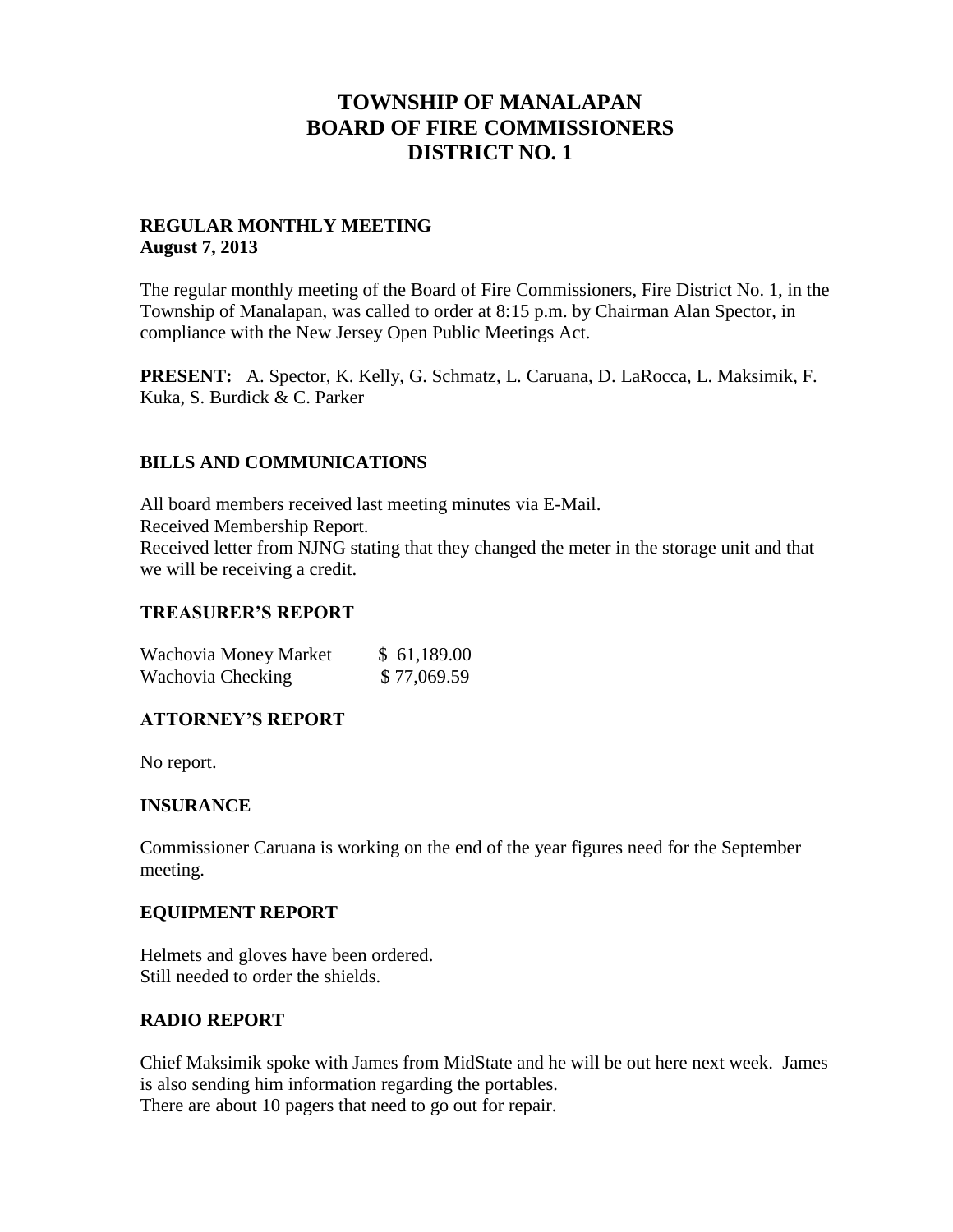## **CHIEF'S REPORT**

Chief Maksimik reported that there have been 455 calls so far this year; 65 calls for the month of July. National Night Out went very well. Received a request from the State Police to take the Rehab Trailer to the Miss America Pageant in Atlantic City in September. Need to order gear.

## **TRUCK REPORT**

Steve Burdick emailed the Commissioners about the PM reports. 26-1-77 – waiting for 2 parts for the main drain; should be done this week. Frank Kuka's truck has the brakes done.

## **ASSOCIATION REPORT**

Steve Burdick and Rick Hogan are waiting to have a meeting with Ron Schneider about the leaks in the back building.

Andy Leder is contacting vendors regarding the sprinklers.

## **TRUSTEES' REPORT**

No report.

### **OLD BUSINESS**

See attached.

### **NEW BUSINESS**

Commissioner Kelly made a motion to pay all vouchers; this was seconded by Commissioner LaRocca. All voted aye.

Commissioner Spector stated that pump testing is scheduled for September  $17<sup>th</sup>$ .

Members were told that they can start going for their physicals. All physicals need to be completed by October  $31^{st}$ .

Meeting opened to the public at 8:33 P.M.

A motion was made by Commissioner Spector to adjourn; it was second by Commissioner LaRocca and all voted aye.

Meeting adjourned at 8:35 P.M.

 Respectfully submitted, Alan Spector, Chairman